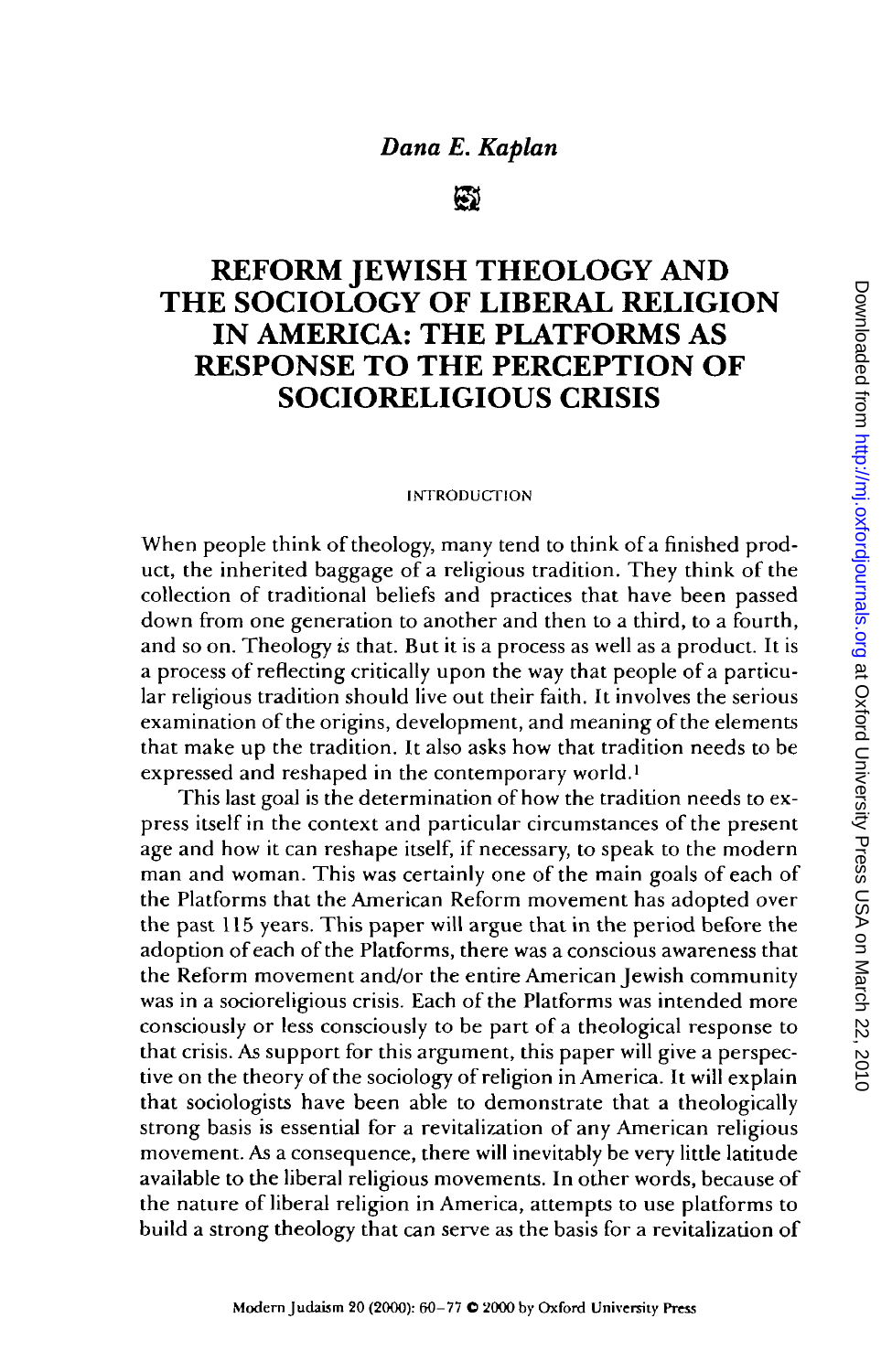Reform Jewish congregations in the United States will ultimately be unsuccessful.

THE "FREE RIDER" PROBLEM INHERENT IN LIBERAL THEOLOGY

Before turning attention to the theological statements in the specific platforms of the Reform movement, it will be helpful to briefly oudine .<br>the thought of Rodney Stark of the University of Washington.<sup>2</sup> Stark has popularized ideas first developed by Dean Kelley and later by Laurence R. Iannaccone and others.<sup>3</sup> Together they represent a school of sociologists of religion that includes Roger Finke, Charles Y. Glock, James McCann, and William Sims Bainbridge.<sup>4</sup> Stark argues that "religious organizations can thrive only to the extent that they have a theology that can comfort souls and motivate sacrifice."<sup>5</sup> This theory suggests that a more fundamentalist approach to religion is far more compelling to the American congregant. As religious denominations such as the Presbyterians and the Methodists have moved toward a more "refined" or "liberal" theology, they have experienced a precipitous decline in both their numbers of members and their numbers of participants at church services and other religious activities. When theology is "shorn of mystery, miracle, and mysticism—when an active supernatural realm is replaced by abstractions concerning virtue," then, Stark argues, the religious denomination lacks the theological strength to strongly motivate people to build a strong and vibrant religious community.<sup>6</sup> Aware that they are presenting a radically new argument, Finke and Stark state that "we are using an underlying model of religious history that is the exact opposite based on progress through theological refinement. We shall present compelling evidence that theological refinement is the kind of progress that results in organizational bankruptcy."<sup>7</sup>

Implicit in the writings of this school is the assumption that unless an American religious movement is based on a theology that represents God as demanding specific behaviors at specific times, there is no way to permanently break the cycle of apathy that leads to low attendance, which in turn creates more apathy.<sup>8</sup> While some congregations will, of course, be successful at creating innovative programs that meet the needs of a large group for a time, over the long haul there is no substitute, according to this view, for a compelling God. Without such a God, the congregations will inevitably develop a "free rider problem." Using rational-choice theories of behavior, these scholars argue that the more the individual sacrifices on behalf of their religion, the more benefits they actually receive in return. Individuals will evaluate religion the same way they evaluate all other matters of choice. That is, they will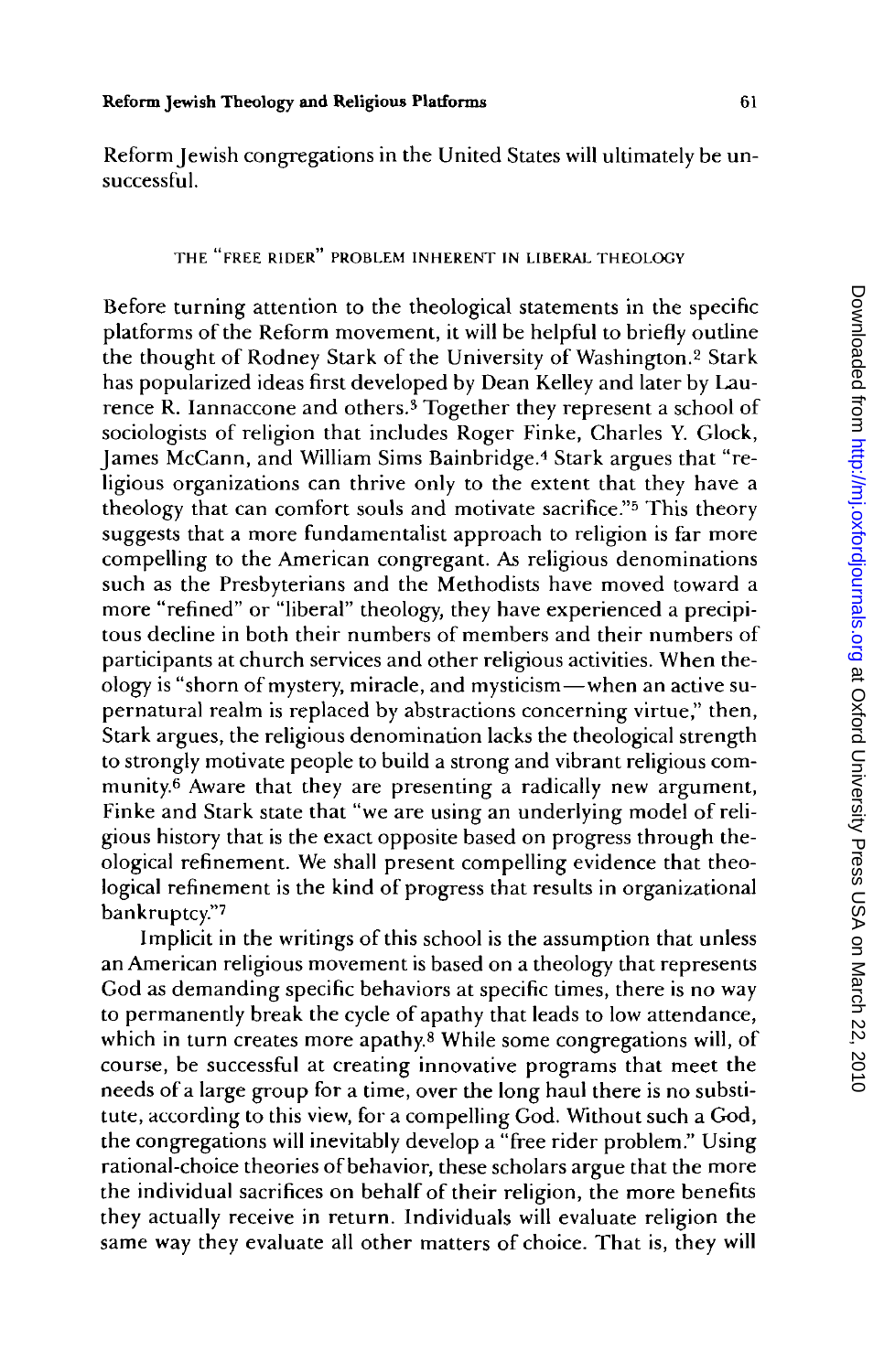evaluate the cost as well as the benefits, including the opportunity costs that arise when one action can be undertaken only by foregoing other actions. In the end they will "consume" those "religious goods" that maximize net benefits.

The liberalizing of a theology leads to greater emphasis on the autonomy of the individual, which is inevitably promoted at the expense of the authority of God. This theological shift will quickly escalate the problem of free riders. As Michael Hechter argues, "truly rational actors will not join to pursue common ends when, without participating, they can reap the benefit of other people's activity in obtaining them. If every member of the relevant group can share in the benefits . . . then the rational thing is to free ride . . . rather than to help obtain the corporate interests.<sup>9</sup>

In such a situation "insufficient collective goods" are created because too few contribute, and too few contribute because there is not a compelling theological need to contribute. Everyone in the organization suffers, but those who participate most actively give the most of themselves will suffer most. Therefore it shouldn't surprise us if people who develop a strong interest in Judaism find Reform temples emotionally unsatisfying and move on to Conservative or even Orthodox congregations. Orthodox Jewish theology is, of course, based on the belief in a compelling God who demands the observance of a large number of specific commandments. This may seem to have a very high cost, and it does. But for those willing to make that commitment it also has a very high benefit. Such individuals will find themselves in a group of like-minded people willing to make a strong commitment to their God and to their community. And one flows from the other. Although they may not be conscious of it, their intimate involvement in their congregation and community is based on the theological assumptions that are the basis for their approach to religion.

The Reform movement is much more vulnerable to the free rider problem than is the Orthodox. Because religion involves collective action, all religious organizations are susceptible to "exploitation" by free riders. But in the Reform movement the stress on the autonomy of the individual makes it virtually impossible to develop a theology that can compel. This is the very core of liberal religion, and it has many advantages. But it makes the Reform movement vulnerable as well. The description of the free rider problem in a liberal church parallels the situation in many American Reform congregations:

One need not look far to find examples of anemic congregations plagued by free rider problems .. . a visit to the nearest liberal Protestant church usually will suffice to discover "members" who draw upon the group for weddings, funerals, and (perhaps) holiday celebrations, but who provide little or nothing in return. Even if they do make substantial financial contributions, they weaken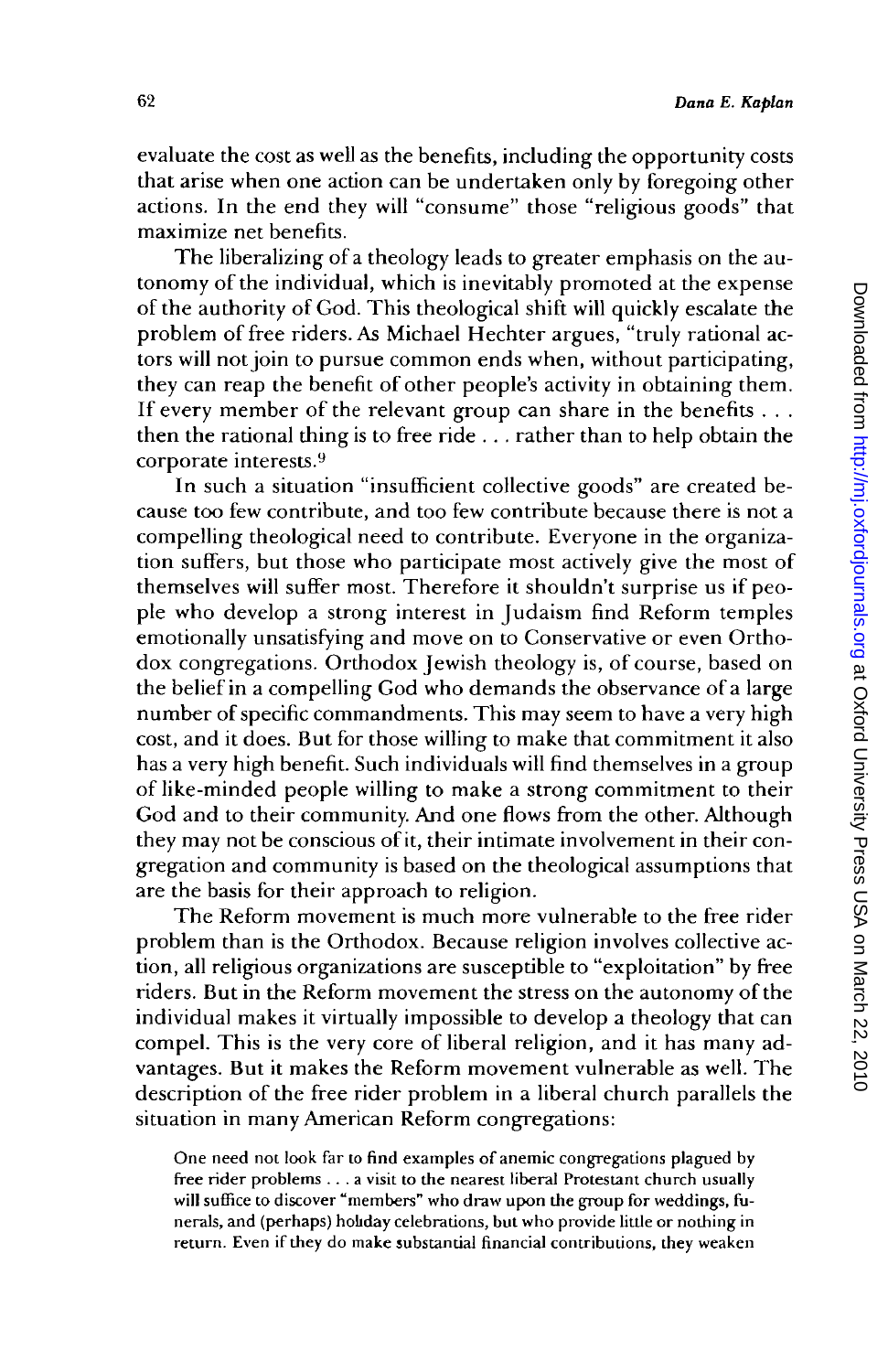the group's ability to create collective religious goods because their inactivity devalues the compensators and reduces the "average" level of commitment.<sup>10</sup>

It would seem that if a religion has a God who compels specific behaviors, this increased cost would make a religion less attractive; that is, of course, true for many people. But for those who are attracted to a God who does compel, the costly demands that result actually strengthen their religious group by mitigating free-rider problems and increasing the production of "collective religious goods." The cosdy demands of a compelling God create a barrier to group entry. Under such circumstances potential members cannot reap the benefits of membership without first incurring substantial costs. If a person wants to take part in the organization, he or she must accept the beliefs and with those beliefs the idea that God demands that they make sacrifices for their faith. Thus a new member qualifies for membership by accepting the demanding nature of a compelling God, by accepting the many sacrifices that the required observances will entail, and by implicitly accepting the fact that they may actually be stigmatized by the broader society on account of their religious beliefs and practices. The high cost of membership actually screens out those people whose participation and commitment would very likely be low and who would therefore create a drain on the "spiritual goods" that die collective is trying to create. This drain is the problem that most of the mainline Protestant denominations in the United States have faced over the past thirty years. Up to this point, they have been unable to develop and implement a successful response.

Benton Johnson and his co-authors asked the question: why have mainline Protestant churches been in decline? And they answered the question by stating that "The underlying problem of the mainline churches .. . is the weakening of the spiritual conviction required to generate the enthusiasm and energy needed to sustain a vigorous communal life." As to how those churches might begin to address the spiritual inertia and numerical decline, they state that "If the mainline churches want to regain their vitality, their first step must be to address theological issues head-on."<sup>11</sup>

This paper argues that the same theological avoidance that is causing severe commitment problems for the liberal Protestant denominations is also a very serious problem for synagogues in general and Reform congregations in particular. Conservative rabbi Michael Goldberg has written that most American Jews, regardless of movement, have lost theological focus and are in that category of low participation and commitment. Therefore,

Vibrant, lively community eludes many American Jews because even as they look for it, they carry with them the infection that kills community in contem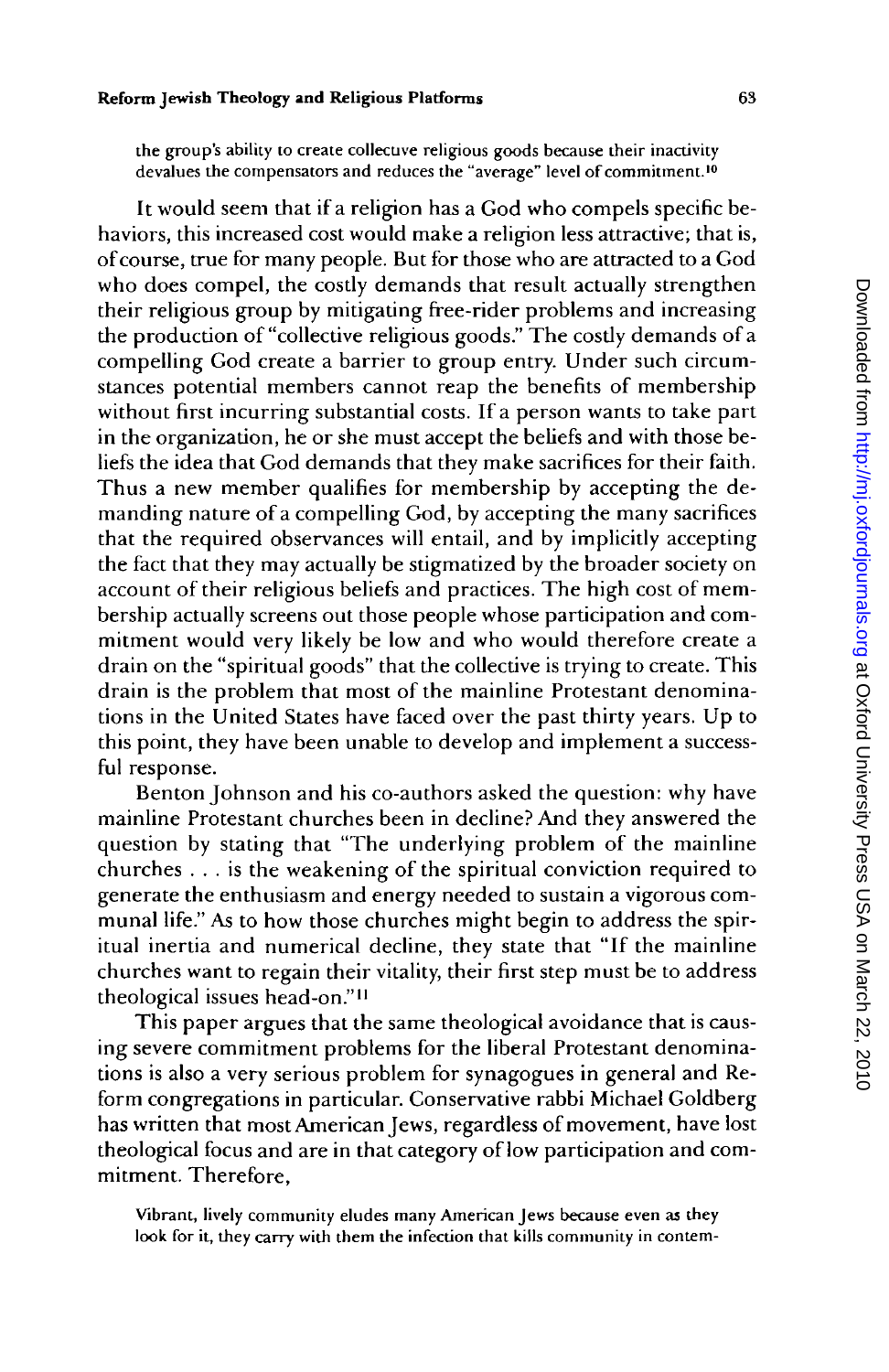porary American life: a culture of consumerism based on individual preference. Despite their vaunted theological differences, American Orthodox, Conservative, Reconstructionist, and Reform Jews all practice the same kind of Judaism—consumer Judaism. For the only thing their synagogues require for membership is the payment of monetary dues. Such synagogues are like religious 7-1 Is.

Michael Goldberg then describes how religious consumerism works:

When American Jews get a craving for something sweet and gooey—a bar or bat mitzvah, a wedding, a baby naming, they drop in, plunk down their money, savor their choice, and then drive away, until the craving overcomes them again. The "members" of such synagogues are essentially nothing more than consumers exercising their individual preferences in the marketplace. As for the congregational board of directors, they basically operate as a management team, keeping tabs on market share and income. And the rabbi? He or she takes the role of counter help, whose job it is to keep the individual customers satisfied so they keep coming back to this particular franchise outlet rather than to that other religious Stop 'N Shop down the street.<sup>12</sup>

The Reform Platforms attempted to respond to this sociological dynamic. The following analysis attempts to describe this process and explain the dynamics behind each initiative.

## THE PLATFORMS AS ATTEMPTS TO REACT TO SOCIORELIGIOUS CRISIS

The Reform movement adopted Platforms in 1885, 1937, 1976, and 1999.<sup>13</sup> In the author's view, each is attempting to respond to the free rider problem, which is a direct consequence of the liberal theology of the American Reform movement and its stress on the autonomy of the individual. Each of the Platforms was a response to the perception that the Reform movement and the entire American Jewish community were in crisis. Today's crisis resulted from the publicity given to the 52 percent intermarriage rate found by the 1990 National Jewish Popula-.<br>tion Survey (NJPS).<sup>14</sup> Each of the previous Platforms likewise came after a period of crisis. Let us look briefly at each case.

## THE PITTSBURGH PLATFORM OF 1885

It may surprise many people to find out that the 1885 Pittsburgh Platform came after a period of crisis.<sup>15</sup> Many believe that the framers of that Platform had tremendous confidence in the Reform movement that they had built as an entity and were optimistic in the future of Reform Judaism as a religion. They also are seen as extremely optimistic about the inevitable progression of Western civilization as a whole. That is true, but it is not the whole story. Although Kaufmann Kohler had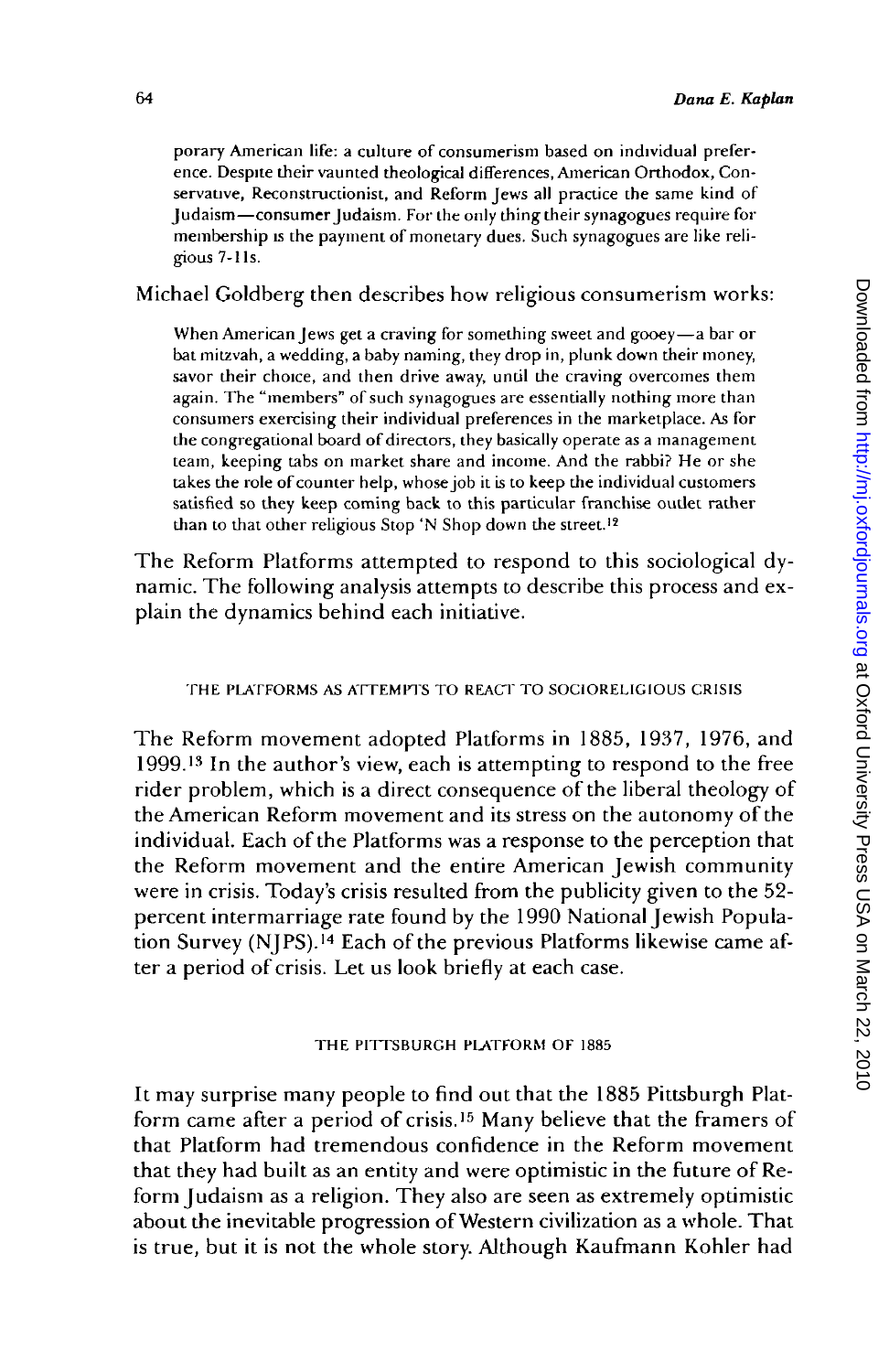confidence in the integrity of his theological approach to Judaism, he was far less sanguine about whether his congregants were lining up behind him.<sup>16</sup> As readers may recall, the traditional accounts of the period describe how Kohler called the conference and developed the Platform in order to respond to ideological challenges from the left and from the right. On the right, Kohler was trying to explain the theological premises behind Reform Judaism that differentiated it for the better from the much more traditional approach of Alexander Kohut. Kohut and Kohler had engaged in a series of debates before the Pittsburgh Conference, giving Kohler the opportunity to think through his theological justifications for his religious positions.<sup>17</sup> On the left, Kohler was trying to differentiate Reform Judaism from Felix Adler's Ethical Culture movement. Here Kohler tried to prove that there was an important role in his theology for the continued perpetuation of the Jewish people. He relied on the concept of the Mission of Israel to justify the continued existence of the Jews.

Another major impetus, not usually stressed, is Kohler's perception of a pervasive and endemic religious decline in Reform congregations throughout the United States.<sup>18</sup> Kohler had long been concerned with the low level of interest shown by Reform congregants in the temples that he served in Detroit, Chicago, and New York. He was, in fact, very concerned that the logical consequence of radical reform might in some way be contributing to or at least exacerbating the sense that Jews were showing less and less interest in religious activities and even in the social aspects of congregational life.

In 1879 the president of the Chicago Sinai Congregation, Morris Selz, delivered a report that was unusual for its bluntness but reflected a situation that was common throughout the United States at that time:

[t]his congregation has during the past year not undertaken or accomplished any one thing or act, which could entitle it to any special credit or praise at this present meeting. . . . We claim to be the principal congregation in the Western country and we are thus classed, but we deserve it not. We own a temple erected by your liberality in days gone by, to-day we would not build it; we would be unwilling to bring a sacrifice. Service is held as stated but we do not attend. . . . We have a minister of whom we are justly proud [Kaufmann Kohler], but he preaches before empty benches. No doubt we lack inspirations; we are indifferent. And our children? Will they follow our examples, and if possible improve upon our evil ways, and still we remain indifferent. .. . In this manner we have brought religious matters to a standstill and have transformed our grand Temple in[to] a grand vacuum.<sup>19</sup>

Kohler hoped to use the Pittsburgh Platform not just as a theological stage but in order to make practical recommendations for the reversal of the apathy he felt so strongly. This is very clear in the preconference paper in which Kohler concentrated not only on theological issues but also on practical policies for building the Reform movement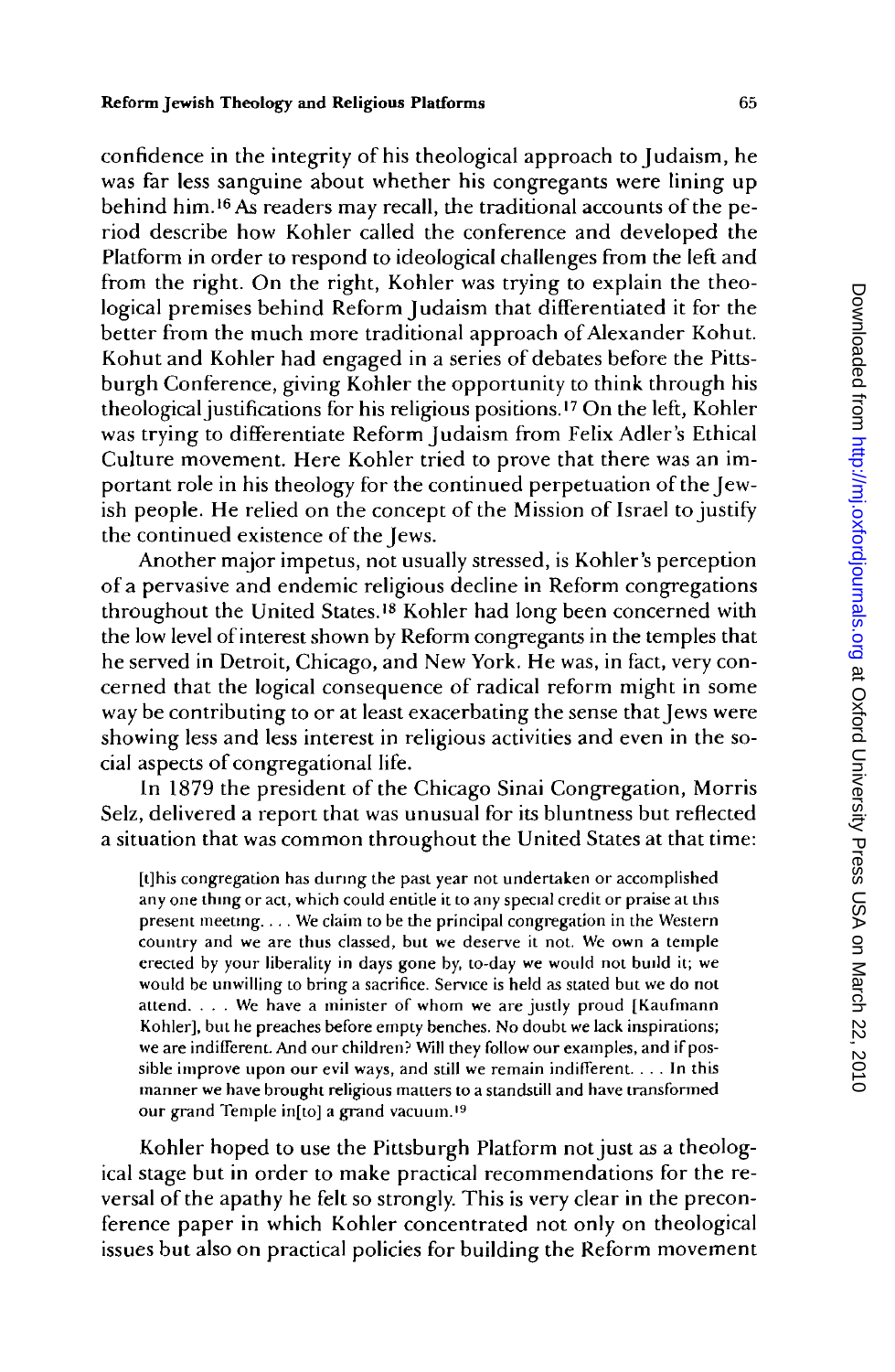in America. Kohler hoped that, through a combination of a coherent unified theology and what he called a "Jewish mission" to work with Jews, the apathy of many Reform congregations could be reversed. Kohler argued that there was an immediate need to increase the religious commitment of the congregants and that any strategy that might achieve this goal was worth consideration and implementation on a trial basis. Yet he understood that the strategy had to be based upon a coherent and consistent theology. He succeeded with the Pittsburgh Platform in building a theologically consistent document that helped the Reform movement establish a set of standards for ritual as well as for ethical behavior. Those standards may have been extremely nontraditional, such as the prohibition of head coverings in the Classical Reform synagogue, but they were standards nevertheless.<sup>20</sup>

#### THE COLUMBUS PLATFORM OF 19S7

It should not be necessary to describe in detail the events of the 1930s nor to explain that this was a period of crisis for American Jews, as well as for Jews throughout the world. It is important to stress, however, that the Reform movement had long been having terrible troubles maintaining any sense of positive momentum. As Michael Meyer wrote during the interwar period:

Reform Judaism . . . had great difficulty fostering enthusiasm for its cause. For all of **its** rabbis' efforts to be relevant, for all their pronouncements on socialjustice, it could not—and some of its adherents would not—shake its image as a genteel, upper-class institution that demanded little from its affiliates. . . . Rabbis spoke repeatedly of anemia, indifference, paralyzing apathy. And except for the most talented among them, they often spoke to half-empty synagogues.<sup>21</sup>

During the Depression years, congregational memberships dropped at many temples due to the economic crisis. For example, at Congregation Emanu-El in New York City, membership dropped 44 percent between 1930 and 1942, from 1,652 to 874 units. Although Emanu-El's membership dropped more than most because of their insistence on payment of dues, whereas many congregations allowed those who had trouble paying to remain as members, there was nevertheless a substantial loss of membership nationwide. Although Hebrew Union College had recently raised a substantial endowment, which had been invested in ways that did not lose value when the stock market fell, the other national organizations of the Reform movement had serious institutional and financial difficulties.<sup>22</sup>

Despite these problems, the Reform movement presented an image of consistency and stability due in large measure to the continued influence of the Pittsburgh Platform, which represented Classical Re-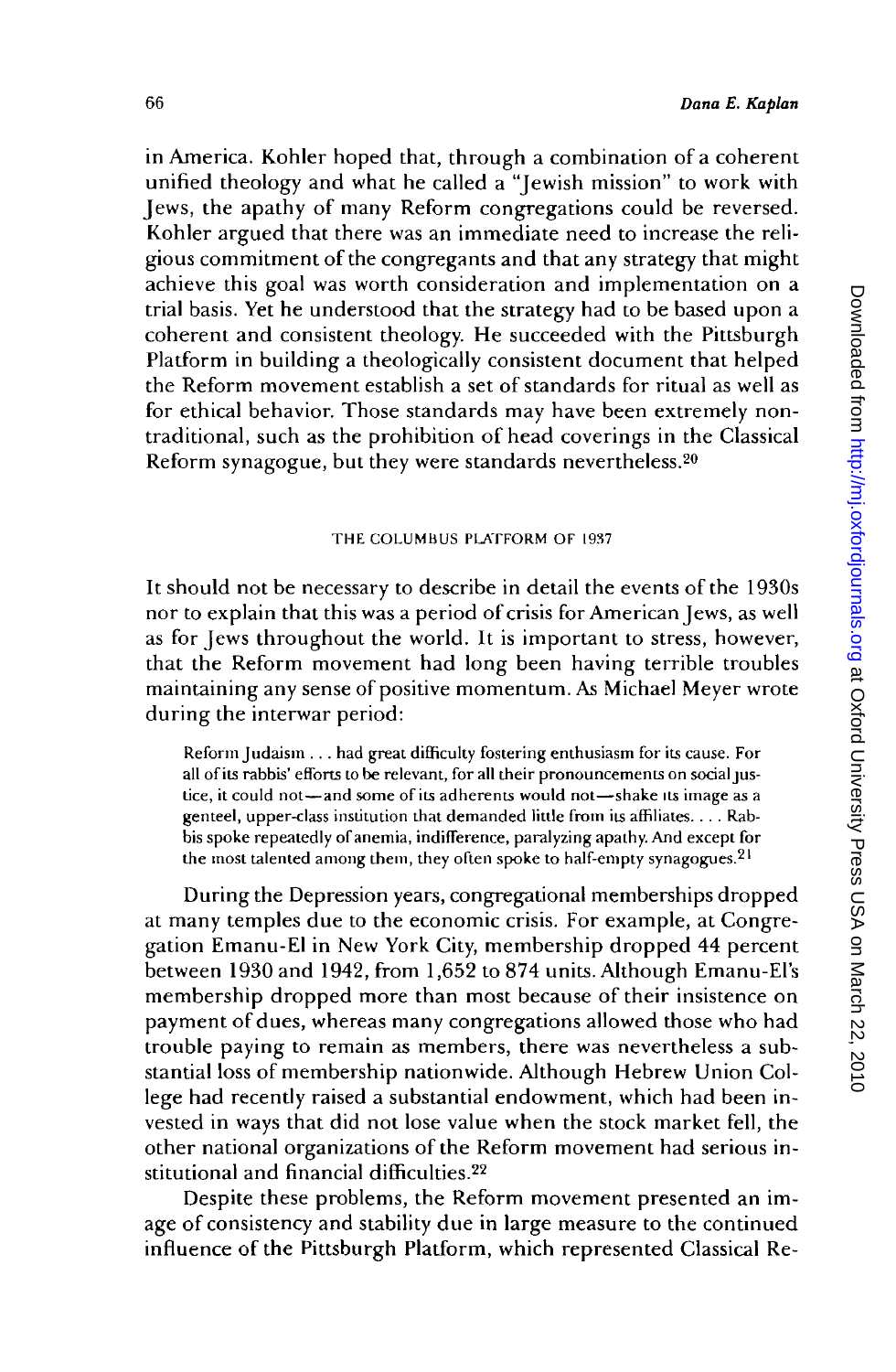form Judaism as a unified belief system with a coherent theology and a set ritual. Yet by the 1930s this sense of uniform practice based on a consistent theology was in the process of breaking down.

Most historians remember the 1937 Columbus Platform as the decisive moment when the Reform movement shifted its position on Zionism in a very dramatic fashion. But another equally important change was the development and acceptance of pluralistic beliefs and practices. There was an increasingly strong sense of the need to allow different types of people with different types of needs and even different types of beliefs to find a place under what could be referred to anachronistically as the "big tent" of the Reform movement. But it created a serious problem in that the acceptance of pluralistic practices made it very difficult to maintain a consistent theology. At the 1935 Central Conference of American Rabbis (CCAR) conference, Louis Binstock of Temple Sinai in New Orleans argued that it was unacceptable that some Reform congregations had Friday night and Saturday morning services, while others had Saturday morning and Sunday morning services, and still other congregations had Friday night and Sunday morning services. Further, he said, it was shocking that various rabbis were teaching completely different approaches to Sabbath and holiday observances. It was therefore inevitable that Reform congregants in different parts of the country would grow up with dramatically different and even contradictory ideas about what religion was, in general, and particularly about what Judaism believed. Binstock argued that the increasing diversity of the Reform movement in 1935 was not a positive factor for the movement. At best it tended to puzzle many congregants, and at its worst it destroyed respect for Judaism as a tradition and as a religion. Binstock argued that:

**I** do feel that Reform Judaism must declare itself positively; decree definite dogmas of affirmation or denial .. . furnish a clear chart of religious principles and truths by which we must steer safely and surely in the present storm-tossed sea of religious strife.<sup>25</sup>

In the subsequent debate, Samuel Cohon argued that although he did not want Reform Judaism to accept dogmas per se, he nevertheless felt it was critical that there be a clear formulation of the principles of Judaism. This would make it possible for people to understand what Judaism stood for and how they could observe their religion. Cohon called for a "crystallization of thought as to what is primary and what is secondary" among the theological principles of Reform Judaism.<sup>24</sup> The following year, in 1936, Cohon presented a report of the Commission on the Guiding Principles of Judaism, which stated that:

The time has come for us in this age of chaos to take our Judaism seriously and instruct our people in the way they should follow and the things they should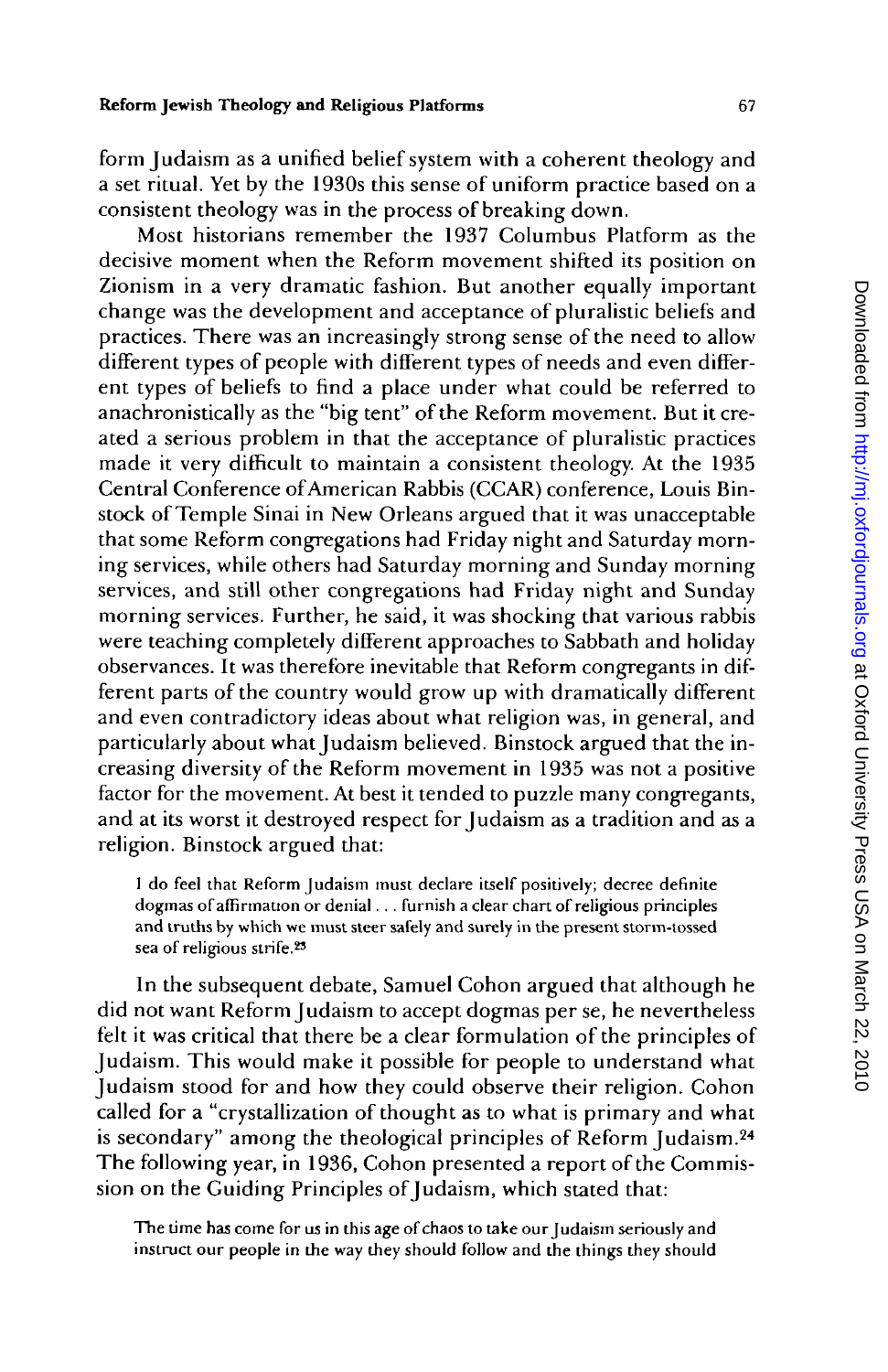do. We should teach them that we believe in God, in Israel and in Torah, and show them how to revive prayer, ceremonials and other observances, whereby we can strengthen our lives.<sup>25</sup>

Cohon argued that Reform congregants needed guidance at a time of chaos, by which he meant the rapidly changing religious environment as well as the difficult economic and political environment in the country and in the world at the time. And he believed that if Reform rabbis were unable or unwilling to provide firm direction in terms of religious belief and practice, there would be a further degeneration in the religious lives of the Reform community. This was a point very similar to that made by Kaufmann Kohler in 1885, one of Kohler's reasons for pushing the Pittsburgh Platform.

#### THE 1976 SAN FRANCISCO CENTENARY PERSPECTIVE

In the period before the 1976 San Francisco statement there was a perception that the Reform movement was having troubles. Eugene Borowitz, the primary author of the Centenary Perspective, wrote:

As Reform Judaism entered the 1970s there was a general feeling that the movement needed to rethink its directions. The tremendous enthusiasm generated by the rapid expansion of the number of Reform congregations in the 1950s and '60s had passed. The integration of American Jewry into the society had largely been accomplished, but the style of synagogue life that resulted, which seemed so fresh a few years previous, in the '70s, seemed somewhat stale and in need of invigoration. $26$ 

Michael Meyer put it even more bluntly. In his masterful study of the Reform movement, in a section entided "Malaise," he writes:

In the late 1960s severe self-doubt and anxiety about the future displaced the ebullience that had characterized American Reform Judaism since the war. Divided and uncertain of its course, it long remained in a state of crisis.

. . . by the end of the sixties, stagnation was settling in. Only a handful of new congregations joined each year; membership lists in existing congregations either remained static or slightly declined; a few temples had no choice but to merge in order to remain viable. Religious schools now shrank in size as the "baby- boom" generation passed on to college. Temple youth groups likewise suffered from the demographic decline, as well as from the rebelliousness and pervasive sense of a "generation gap" that made teenagers want to distance themselves from institutions associated with their parents.<sup>27</sup>

The Centenary Perspective was written at a time when not only was the Reform movement suffering from demographic problems, but die theological currents of the sixties and early seventies had made it increasingly difficult to speak about God with confidence. The statement was written at a time when many American Jews were just beginning to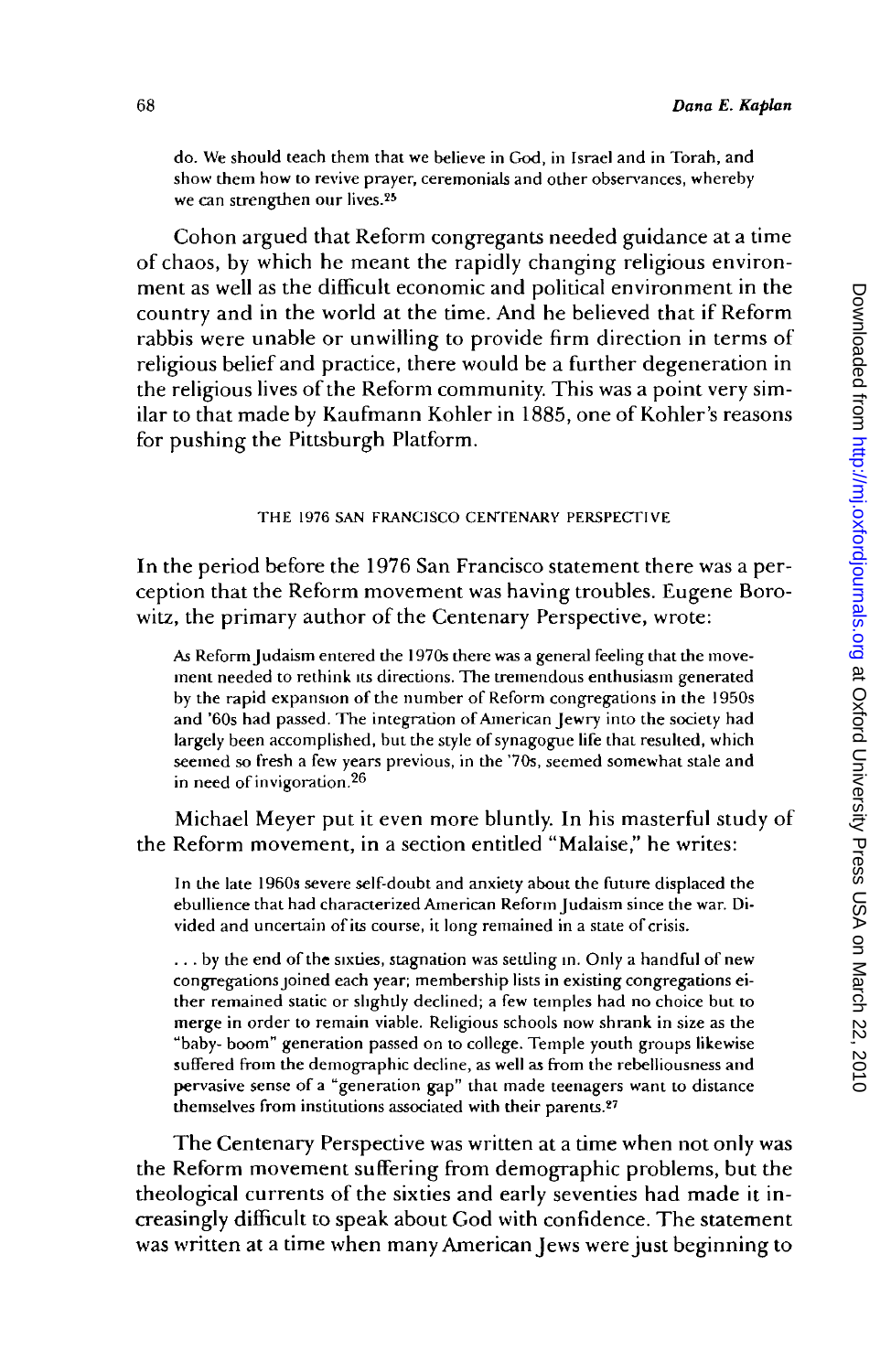grapple with the theological implications of the Holocaust, and some were influenced by the "death of God" theology and Richard Rubinstein's Judaic presentation of that theology. When the Perspective refers to "our uncertain historical situation," it makes clear that the statement was written in a time period in which theological as well as social assumptions were being questioned and the confidence that many people had in the future had already been weakened if not destroyed.

One can sense a tremendous hesitancy in the section of the statement dealing with God. The San Francisco Perspective uses the traditional categories of God, the people, Israel, and Torah, and adds others, including a section on religious practice, the state of Israel, and the Diaspora, but it is ambiguous and ambivalent about what the Reform movement actually believes about the Divine.

In talking about God, the Perspective states that: "The affirmation of God has always been essential to our people's will to survive."<sup>28</sup> This is a very unusual way to begin a positive statement about belief in God, because it says nothing about belief in God; rather, it says that the consequence of that belief has been a strengthening of die Jewish people's will to survive and presumably their success at doing so. It puts the stress entirely on the consequences of the belief rather than on the belief itself.

The next sentence continues to avoid a direct theological statement: "In our struggle through the centuries to preserve our faith, we have experienced and conceived of God in many ways."<sup>29</sup> Again the stress is on the struggle of the Jewish people to survive. Although it uses the terminology "to preserve our faith," rather than to survive as a people, the stress is still on the survival of the people rather than on the faith itself, because during this struggle over many centuries "we have experienced and conceived of God in many ways." How can Reform Jews see belief in God as the central purpose of their struggle to survive through many centuries if, over the centuries, they have seen God in so many ways? It seems highly unlikely that Jews before the emancipation and the enlightenment saw God in many ways. Pre-modern society was very homogenous in almost every way, including that of theology. Whereas many pre-modern Jews may not have thought a great deal about God in theological terms, it seems an exaggeration to state that Jews conceived of God in many ways through die centuries. During the last two centuries? Yes! But before that? Not likely.

The third sentence in the section on God further avoids a direct statement about God. "The trials of our own time and the challenges of modern culture have made steady belief and clear understanding difficult for some." $^{30}$  While this may be a true statement, it seems to be hardly a ringing affirmation of the Jewish belief in and commitment to God.

The next statement attempts to partially show that commitment: "Nevertheless, we ground our lives, personally and communally, on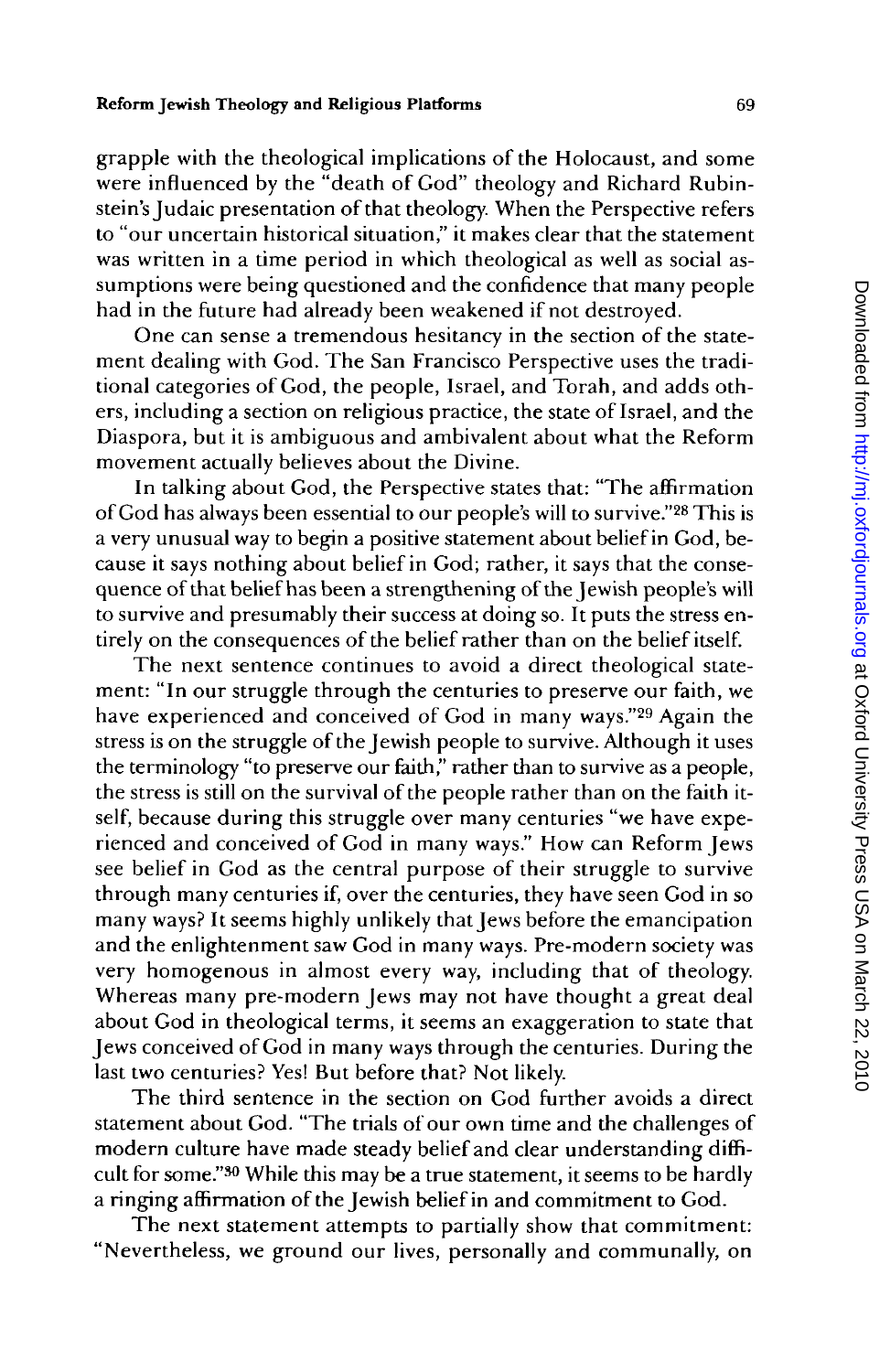God's reality and remain open to new experiences and conceptions of the Divine."<sup>31</sup> But here, too, it says nothing about a belief in God or God's nature. Rather, it states only that Reform Jews ground their lives on the fact that God is a reality. But the document hasn't discussed anything about the nature of that reality. And of course this was done intentionally, because there was no consensus on what that nature was.

In the final sentence of this very short paragraph, the term mystery is used not once but twice. "Amid die mystery we call life, we affirm that human beings, created in God's image, share in God's eternality despite the mystery we call death."<sup>32</sup> The final statement was the strongest that could be made under the circumstances, but it did not provide the clear theological direction that could provide a basis for a strengthened religious commitment throughout the movement.

The Reform movement had moved a long way from the theological uniformity of the 1885 Pittsburgh Platform. By the 1970s there was full acceptance of a wide range of traditions, customs, and practices to the point that it would have been ridiculous to suggest that one official standard was uniformly accepted and required for a Reform service of any type. Behind this diversity of ritual expression was acceptance of the idea that there was not one Reform theology. Rather Reform Judaism represented many different ways of thinking about God and the relationship between God and the Jewish people. Eugene Borowitz says this explicitly in his book *Liberal Judaism,* which was published by the Union of American Hebrew Congregations (UAHC) in 1984. He asks the question: "Who is a good Jew?" And answers by stating very clearly that: "I consider nothing more fundamental to being a good Jew than belief in God."<sup>33</sup> But then he goes on to suggest that there are many different ways of looking at God, and that many of them can be valid and religiously authentic for a believing Jew. He explains that: "With our religious and communal authority largely replaced by the insistence of modern Jews on thinking for themselves, no one can easily claim the authority to overrule competing views." Concerning how Jews may view God, Borowitz goes on to write that:

With our new appreciation of pluralism, we have also gained greater appreciation of the extraordinary openness with which Judaism has allowed people to talk of God. "My" good Jew believes in God but not necessarily in my view of God. We have numerous differing interpretations of what God might mean for a contemporary Jew.  $\dots$  I am saying that we Jews have been and remain fundamentally a religion, not that we are very dogmatic about it.<sup>34</sup>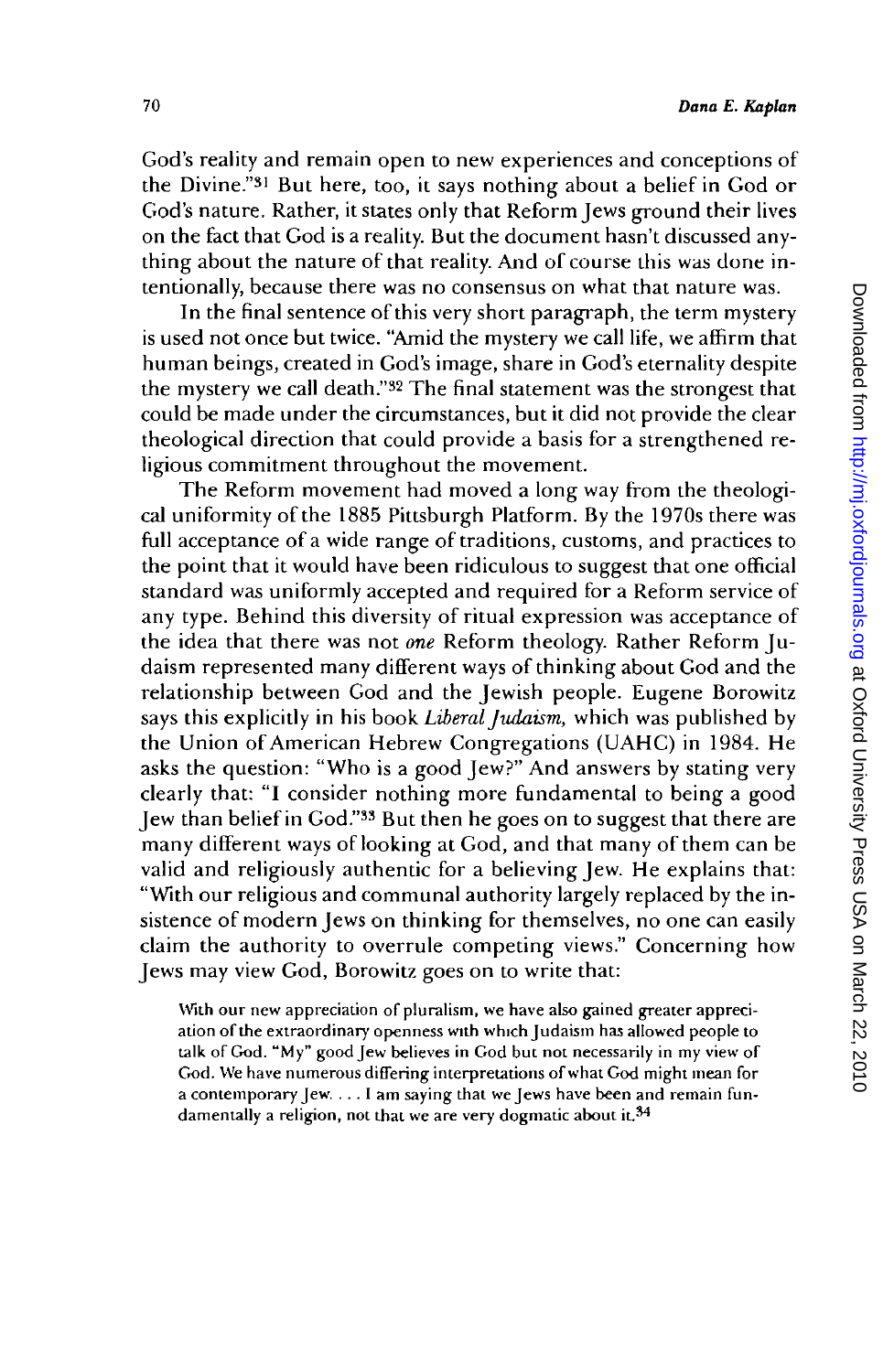#### THE SITUATION TODAY

Today the American Jewish community is trying to develop strategies to respond to the crisis of assimilation that has hit the community's consciousness with strong force since the publication of the results of the 1990 NJPS. The Reform movement is the Jewish denomination most directly affected by intermarriage, which is one but not the only byproduct of the assimilation of the Jews into American society.

Reform leaders are aware not only that the American Jewish community is in crisis but that the Reform movement has had difficulty overcoming the challenges facing it. Recently Eric Yoffie, the president of the UAHC, published a very blunt article in *Reform Judaism* magazine. He stated that the Reform movement has a decade at most to successfully reach those on the periphery of the community, or it risks losing a large segment of that community forever. Richard Levy, immediate past president of the CCAR, understood the problem as early as 1969, and he is on record as having written that:

The American Reform synagogue is in trouble. It has generally defaulted on all three of its traditional functions—as a house of prayer *(Bet Tefilah);* as a house of study *(Bet Midrash);* and as a house of meeting *(Bet Knesset).* There are few Reform synagogues where prayer is a regular and significant event for the majority of members; even fewer where there is serious study of Jewish literature and ideas, either alone or in conjunction with secular study; and as Reform congregations grow in size, "meeting," in any sense beyond occasional social affairs where few members know each other, has become equally rare.<sup>35</sup>

Reform Judaism today faces the same problem that has been both its strength and its weakness since its origin almost 200 years ago, the question of how a liberal religious movement can set standards, if indeed it can at all. Standards would give Reform Judaism more structure and give congregants a clear vision of what it means in concrete terms to be a Reform Jew. But without a clear theology that can posit in an unequivocal way the existence of a commanding God, there is no compelling reason for Reform Jews to accept any system of standards as binding upon them.

Jack Wertheimer has commented that

For much of its history, the Reform movement established limits and did not hesitate to prohibit traditional Jewish practices that it considered outdated. Today, Reform is open to change in both directions—toward a more radical break with traditional practices and toward an unprecedented openness to traditional teachings.

And he puts his finger on the reason for this when he says that:

This eclecticism has been made possible by a rethinking of the Reform position. Whereas Reform was formerly a movement that on principal said no to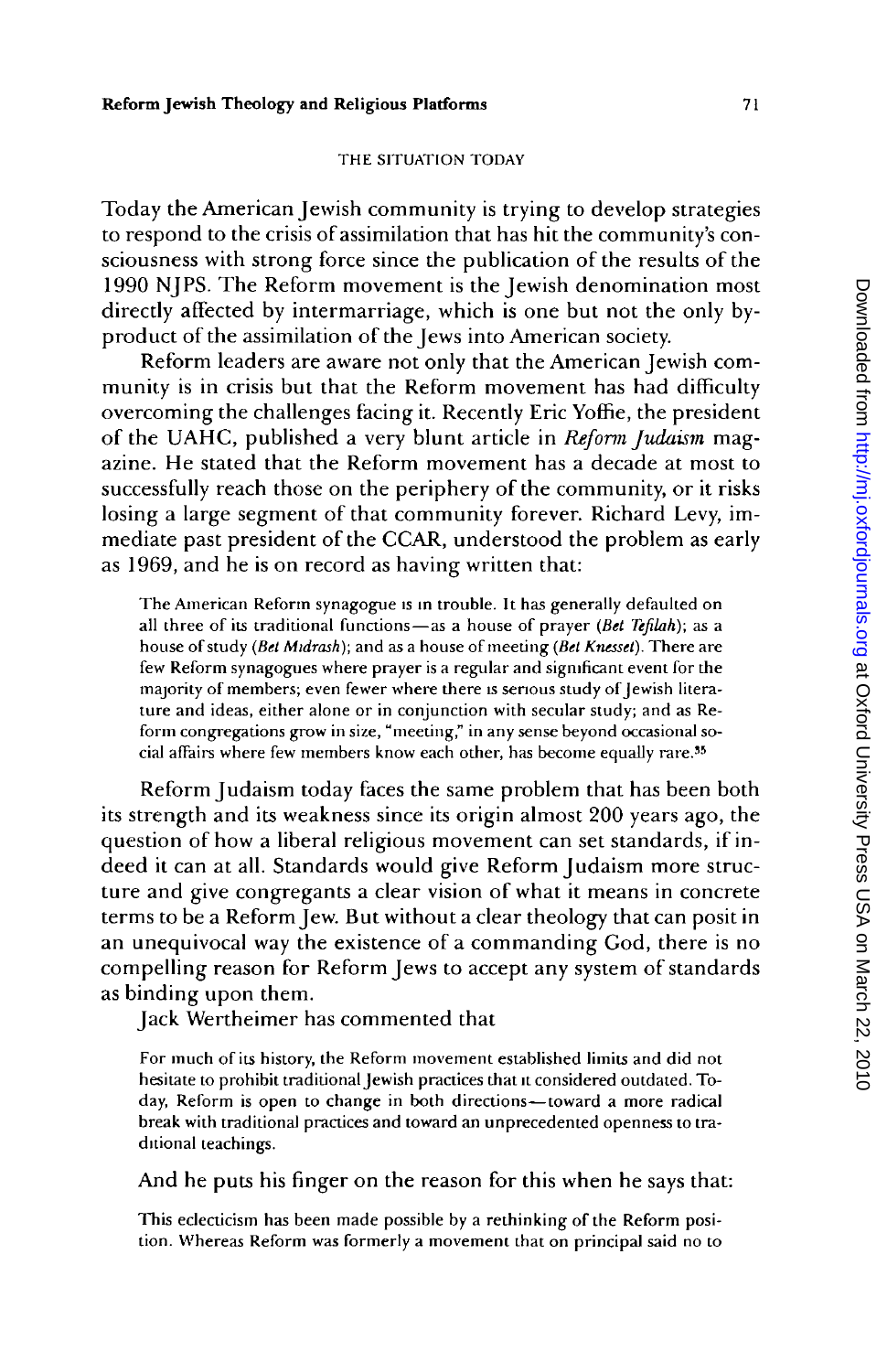some aspects of Jewish tradition, it is now a movement that is open to all Jewish possibilities, whether traditional or innovative.<sup>56</sup>

What guides the decision-making process in the Reform movement today is the key word *autonomy,* which is built to allow each individual as well as each congregation to choose whatever Jewish religious expressions are meaningful to them.<sup>37</sup> This pluralistic approach to practice makes it extremely difficult, if not impossible, to express a coherent theology, which was precisely why Classical Reform Judaism did not encourage or even allow a variety of ritual approaches but rather insisted on a conformity of ritual, at least in the synagogue.

Walter Jacob has argued very forcefully that the richness and fullness of Jewish religious life has been lost in many cases in the Reform context because congregants have perhaps unintentionally used the ideal of autonomy as an excuse to neglect active involvement in their religion. Jacob argues that the theory of Reform Judaism was very noble in that it intended for people to exercise their autonomy in selecting the most uplifting elements of die religious tradition. "No one can fault this ideal but it has not worked. We need direction, standards—a system of mitzvot (observances)—and Halacha as we go beyond guidance to governance."<sup>38</sup>

Unfortunately a platform such as the one that was accepted at the 1999 Pittsburgh CCAR conference, which begins the section on God with the statement: "We affirm the reality and unity of God, even as we may *differ in our understanding of the Divine Presence in our lives,"* is not going to provide the theological basis on which to build any sense of obligation, except in its broadest sense. It cannot possibly be a strong enough theological basis to justify commitment to ritual observance as a system that could break the free rider problem cycle that plagues the Reform movement. This is not a direct criticism of the final document, which is an inevitable result of the liberal theology and the liberal social perspective central to the American Reform movement today. As the baby boomers become the parents of the children in Reform religious schools and the bulk of congregational membership, the movement *needs* to take into account the fact that baby boomers grew up "in a post-60s culture that emphasizes choice, knowing and understanding oneself, the importance of personal autonomy, and fulfilling one's potential—all contributing to a highly subjective approach to religion."<sup>39</sup>

Knowing and understanding oneself is considered the most important priority of one's early years. Personal autonomy has become an absolutely sacrosanct belief. Fulfilling one's potential is regarded as the ultimate goal of life. This baby boomer mentality has helped the liberal religious movements move toward an even more pluralistic model that allows for all sorts of approaches to the spiritual quest. By trying to of-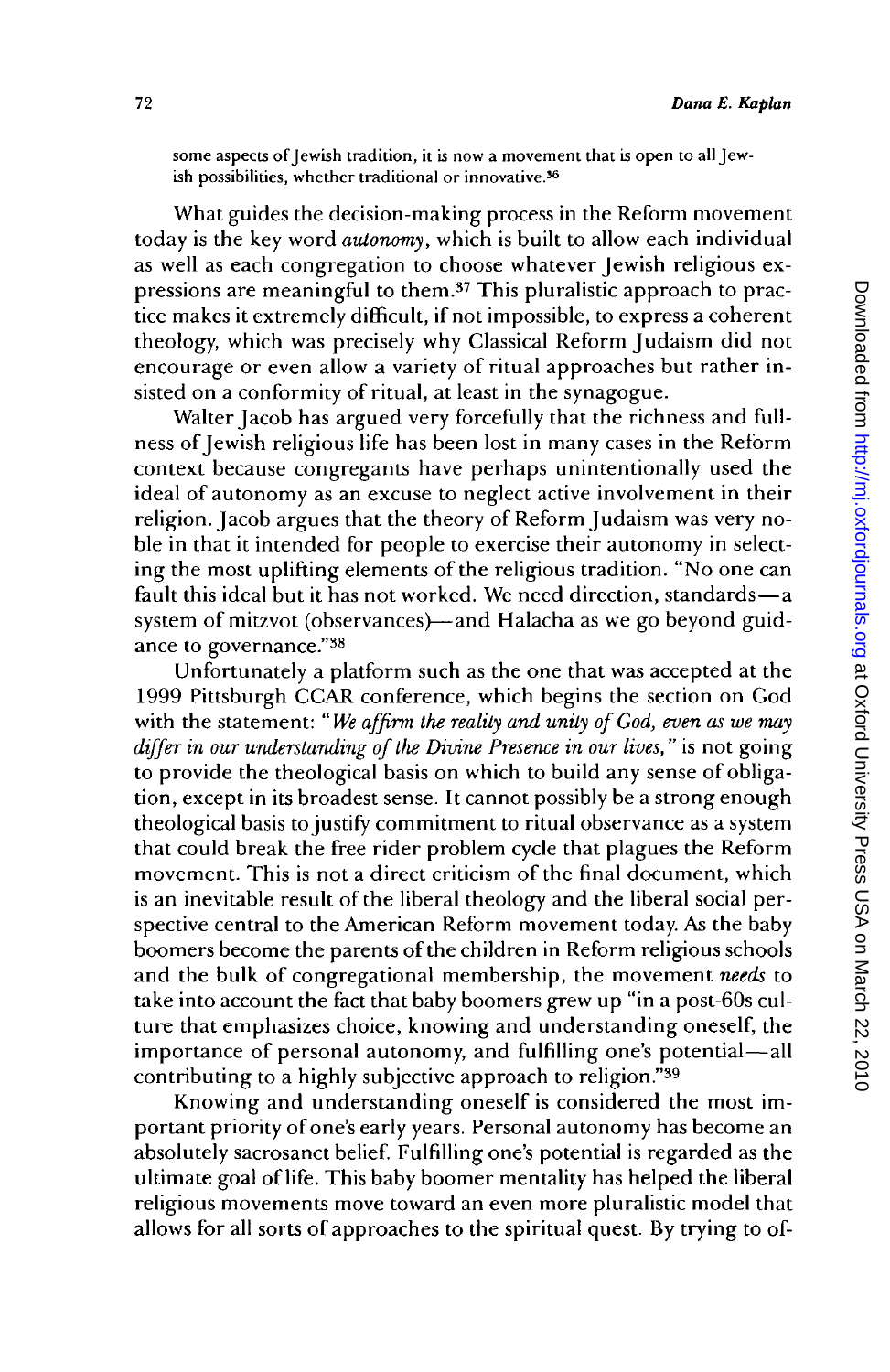fer everything to everyone, the Reform movement is trying to appeal to as many Jews and potential Jews as possible. The movement is, therefore, attempting to minimize the number of former Jews who are in the process of wandering off, never to return—a number that will be very substantial even in the best-case scenario. But the movement should be aware that the only way it can offer such a pluralistic model of Jewish religious life is to rely on a theology that is, in itself, so pluralistic that it will be difficult, if not impossible, to discern a clear and unequivocal theological message. And if most Reform congregants have little idea what the movement's religious beliefs are, it will be very difficult for them to pass on those beliefs to their children and grandchildren. As ethnicity continues to wane, this lack of theological clarity will become a more and more serious problem for American Reform Judaism.

The Reform movement has adopted many of the values of the baby boomer generation, just as they adopted the values that they experienced in American society in earlier generations. This means that Reform Judaism has certain significant weaknesses as well as many vital strengths. The movement will have to work to maximize those strengths and minimize the weaknesses without compromising the Reform commitment to autonomy and choice. Under these circumstances, it will not be possible to develop a strong enough theological statement to dramatically change the social dynamics in Reform congregations. The free rider problem will continue to plague the movement, a consequence of the liberal theological perspective of American Reform Judaism.

Eric Yoffie argues that, in the current religious and cultural environment, concrete programming must precede theological statements. Writing before the adoption of the 1999 Pittsburgh Platform, Yoffie expressed skepticism that any platform or statement of principles would be able to solve the problems facing the Reform movement. As he stated in his closing remarks to the UAHC Board of Trustees meeting:

By nature, I am not inclined to be sympathetic to platforms or to principles of the kind that we have before us. I wonder about the effort required for their production and tend to be skeptical of the impact that they have on our lives. I am reminded of Franz Rosenzweig's remark that German liberal Judaism produced so many wonderful principles and so few actual consequences.

Yoffie argues that the great need of the hour is to involve Reform Jews in "Jewish doing." He states that Reform Jews need to be immersed in Torah study and in Jewish ritual activity of all sorts. In this way, they can search "for a uniquely Reform way of approaching these ancient commitments." Yoffie suggests that Judaism today is oververbalized and under-experienced.

Defining our essence right now is less important than encouraging the everyday doing of Jewish tasks in a way that is appropriate for liberal Jews. Once the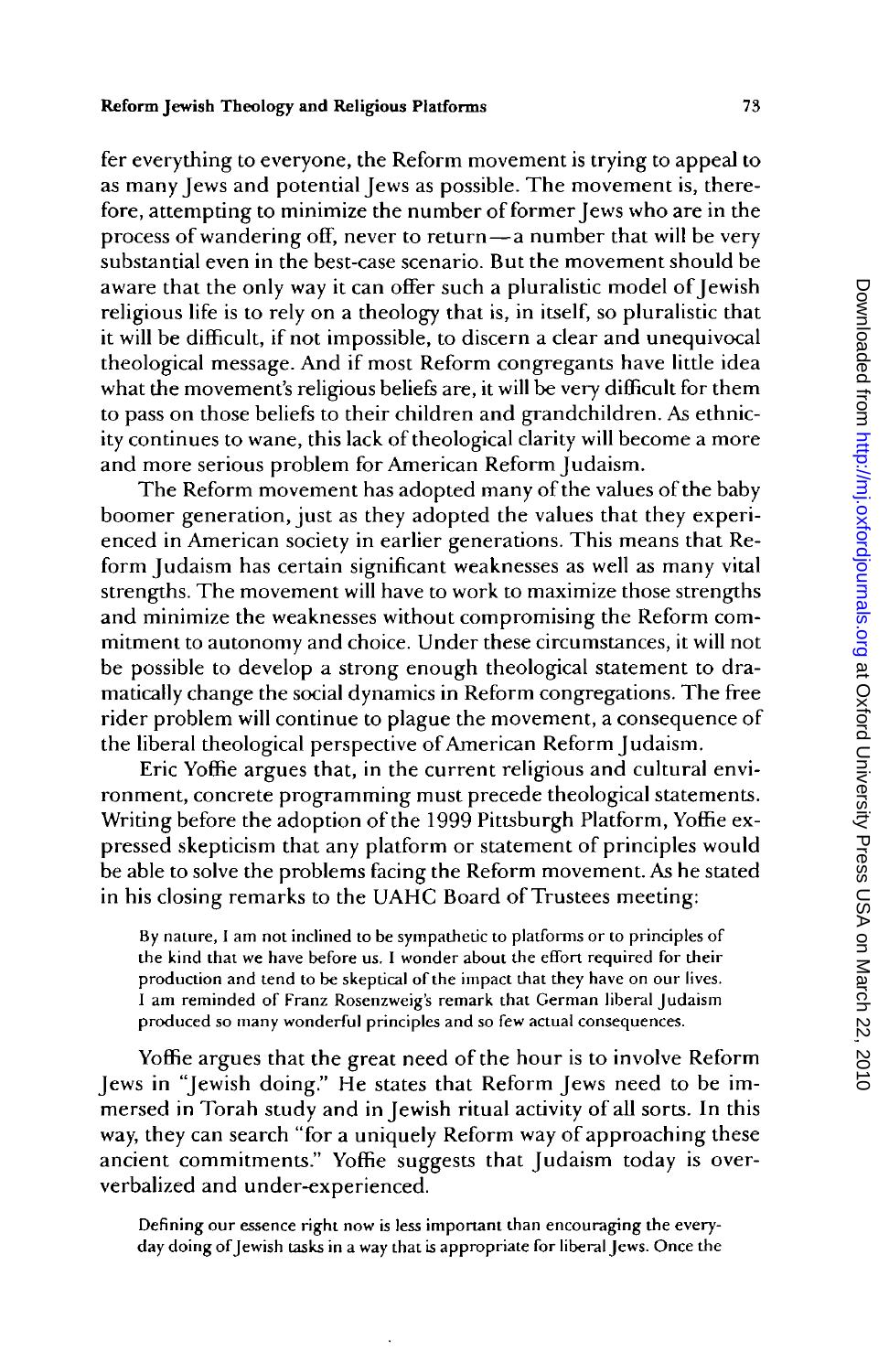doing has been established and facts on the ground have been created, we can then devise—with great care—a theology built on an examination of those tasks and their meaning.<sup>40</sup>

This may be the best advice that the American Reform movement will receive. Nevertheless, their liberal theoretical and practical positions have created in the Reform movement a theological vagueness that puts them in a vulnerable sociological position and may cause severe problems for that denomination and the entire American Jewish community in the years to come.<sup>41</sup>

UNIVERSITY OF WISCONSIN-MILWAUKEE

#### **NOTES**

1. Brennan R. Hill, Paul Knitter, and William Madges, *Faith, Religion and Theology: A Contemporary Introduction* (Mystic [CT], 1991), p. 251.

2. Rodney Stark, "The Economics of Piety: Religion and Social Class," in *Issues in Social Inequality,* ed. Gerald W. Thielbar and Saul D. Feldman (Boston, 1971); "Church and Sect," in *Tlie Sacred m a Secular Age,* ed. Phillip E. Hammond (Berkeley, 1985); "Do Catholic Societies Exist?" (paper presented at the annual meeting of the Society for the Scientific Study of Religion, Virginia Beach, Virginia, 1990); "Antioch as the Social Situation for Matthew's Gospel," in *Social History of the Matihean Community: Cross-Disciplinary Approaches to an Open Question,* ed. David L. Balch (Minneapolis, 1991); and "The Reliability of Historical U.S. Census Data on Religion," *Sociological Analysis,* Vol. 53, No. 1 (1992), pp. 91-95.

3. Dean Kelley, *Why Conservative Churclies Are Growing: A Study in tlie Sociology of Religion* (Macon, 1986 and 1972). Laurence R. lannaccone, "Sacrifice and Stigma: Reducing Free-Riding in Cults, Communes, and other Collectives," *Journal of Political Economy,* Vol. 100, No. 2 (1992), pp. 271-92; "Religious Practice: A Human Capital Approach," Journal for the Scientific Study of Re*ligion,* Vol. 29, No. 3 (1990), pp. 297-314; "Why Strict Churches Are Strong," *American Journal of Sociology,* Vol. 99, No. 5 (1994), pp. 1180-1211; and "Risk, Rationality, and Religious Portfolios," *Economic Inquiry,* Vol. 33, No. 2 (1995), pp. 285-95.

4. Roger Finke, "Demographics of Religious Participation: An Ecological Approach, 1850-1980," *Journal for llie Scientific Study of Religion,* Vol. 28, No. 1 (1989), pp. 45-58; and with Stark, "Turning Pews into People: Estimating Nineteenth-Century Church *Membership" Journal for the Scientific Study of Religion* Vol. 25, No. 2 (1986), pp. 180-92; and "Religious Economies and Sacred Canopies: Religious Mobilization in American Cities, 1906," *American Sociological Review,* Vol. 53, No.l (1988), pp. 41-49.

Charles Y. Glock, "The Religious Revival in America?" in *Religion and the Face of America,* ed. Jane Zahn (Berkeley, 1959), pp. 25-42; "The Role of De-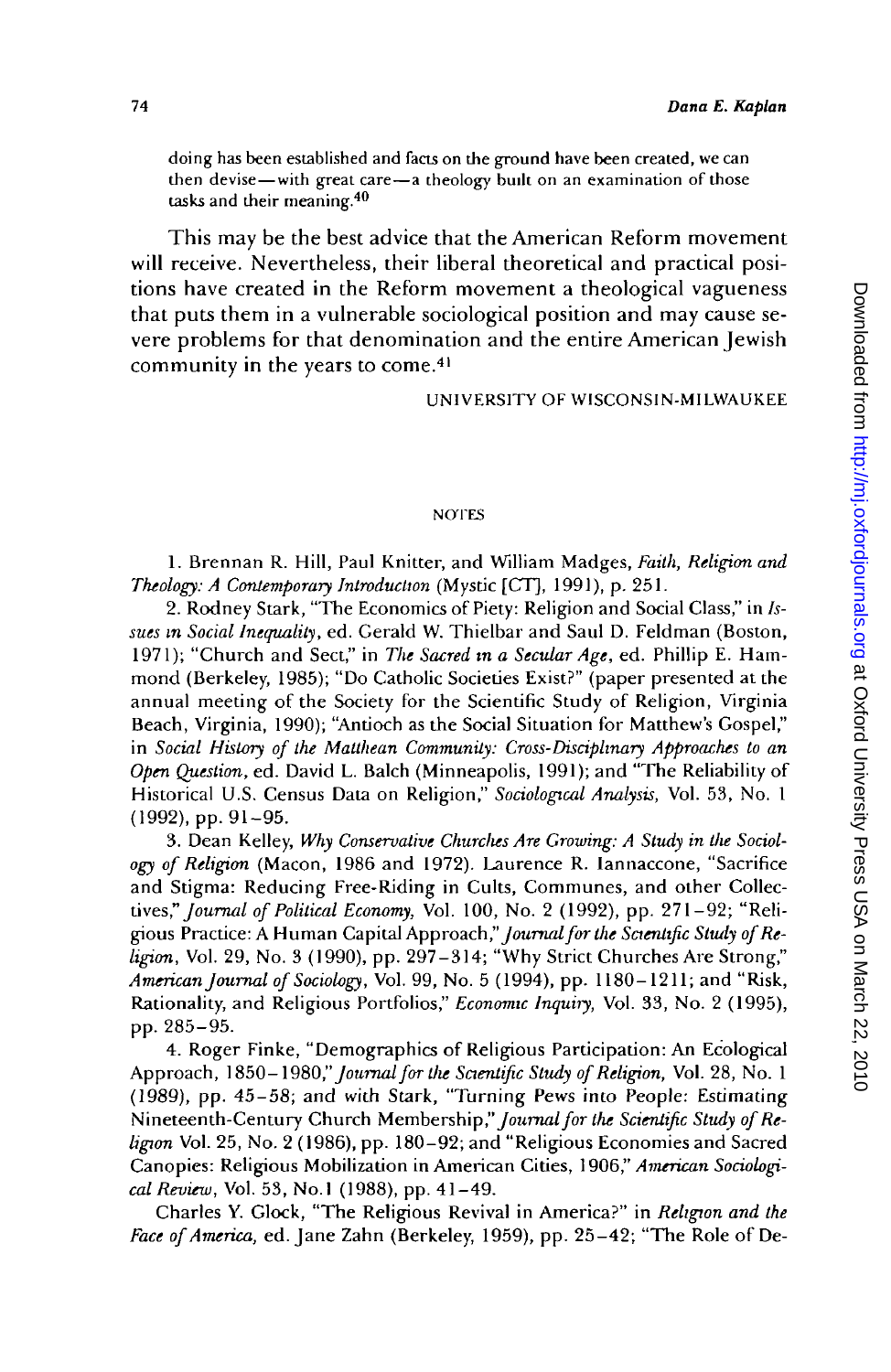privation in the Origin and Evolution of Religious Groups," in *Religion and Social Conflict,* ed. Robert Lee and Martin E. Marty (New York, 1964), pp. 24-36; and with Stark, *Religion and Society in Tension* (Chicago, 1965) and *Christian Beliefs and Anti-Semitism* (New York, 1966).

Stark and James McCann, "The Weakness of Monopoly Faiths: Market Forces and Catholic Commitment," (paper presented at the annual meeting of the Association for the Sociology of Religion, 1989).

William Sims Bainbridge, "Collective Behavior and Social Movements," in Stark, *Sociology* (Belmost [CA], 1985); and Stark and Bainbridge, "Networks of Faith: Interpersonal Bonds and Recruitment to Cults and Sects," *American Journal of Sociology,* Vol. 85, No. 6 (1980), pp. 1376-95; *The Future of Religion: Secularization, Revival, and Cull Formation* (Berkeley, 1985); and *A Theory of Religion* (New York, 1987).

Stark, Bainbridge, Robert D. Crutchfield, Daniel Doyle, and Finke, "Crime and Delinquency in the Roaring Twenties," *Journal of Research in Crime and Delinquency,* Vol. 20, No.l (1983), pp. 4-23.

5. Finke and Stark, *The Churching of America: 1776 to 1990* (New Brunswick, 1992), p. 5.

6. Ibid.

7. Ibid.

8. On Stark as a sociologist of American religious history, see David G. Hackett, "Rodney Stark and the Sociology of American Religious History," Jour*nalforthe Scientific Study of Religion,* Vol. 29, No. 3 (1990), pp. 372-76. For a more critical view, see Philip K. Goff, "Spiritual Enrichment and the Bull Market: Balancing the Books of American Religious History," *Religious Studies Review,* Vol. 22, No. 2 (1996), pp. 106-12). Goff writes that despite the fact that Finke and Stark write well, their book *Tlie Churching of America* "is so wrought with problems that readers will invariably distrust the occasions when Finke and Stark are on the mark" (p. 107).

9. Michael Hechter, *Principles of Group Solidarity* (Berkeley, 1987), p. 27.

10. Rodney Stark, *Tlie Rise of Christianity* (Princeton, 1996), p. 175. See the recent essays on this book: reviewers **Willi** Braun, Burton Mack, and Randall Collins, introduction by Russell T. McCutcheon, "A Symposium on Rodney Stark's *The Rise of Christianity," Religious Studies Review,* Vol. 25, No. 2 (1999), pp. 127-39.

11. Benton Johnson, Dean R. Hoge, and Donald A. Luidens, "Mainline Churches: The Real Reason for Decline" *First Things,* No. 31 (1993), p. 18.

12. Michael Goldberg, *Why Should Jews Survive? Looking Past the Holocaust toward a Jewish Future* (New York, 1995), pp. 136-37.

13. There were earlier statements of principle as well. Isaac Mayer Wise and Isaac Leeser agreed on certain religious principles at the Cleveland Conference of 1855, and a small group of radical reformers held a meeting in Philadelphia in 1869. The author hopes to analyze these documents as well as others in future research.

It should be pointed out that the 1885 Platform was written before the founding of the Central Conference of American Rabbis (CCAR) in 1889. In the first *Yearbook,* the CCAR reprinted earlier statements and platforms, including that of the Pittsburgh Platform, but no vote was ever taken on it.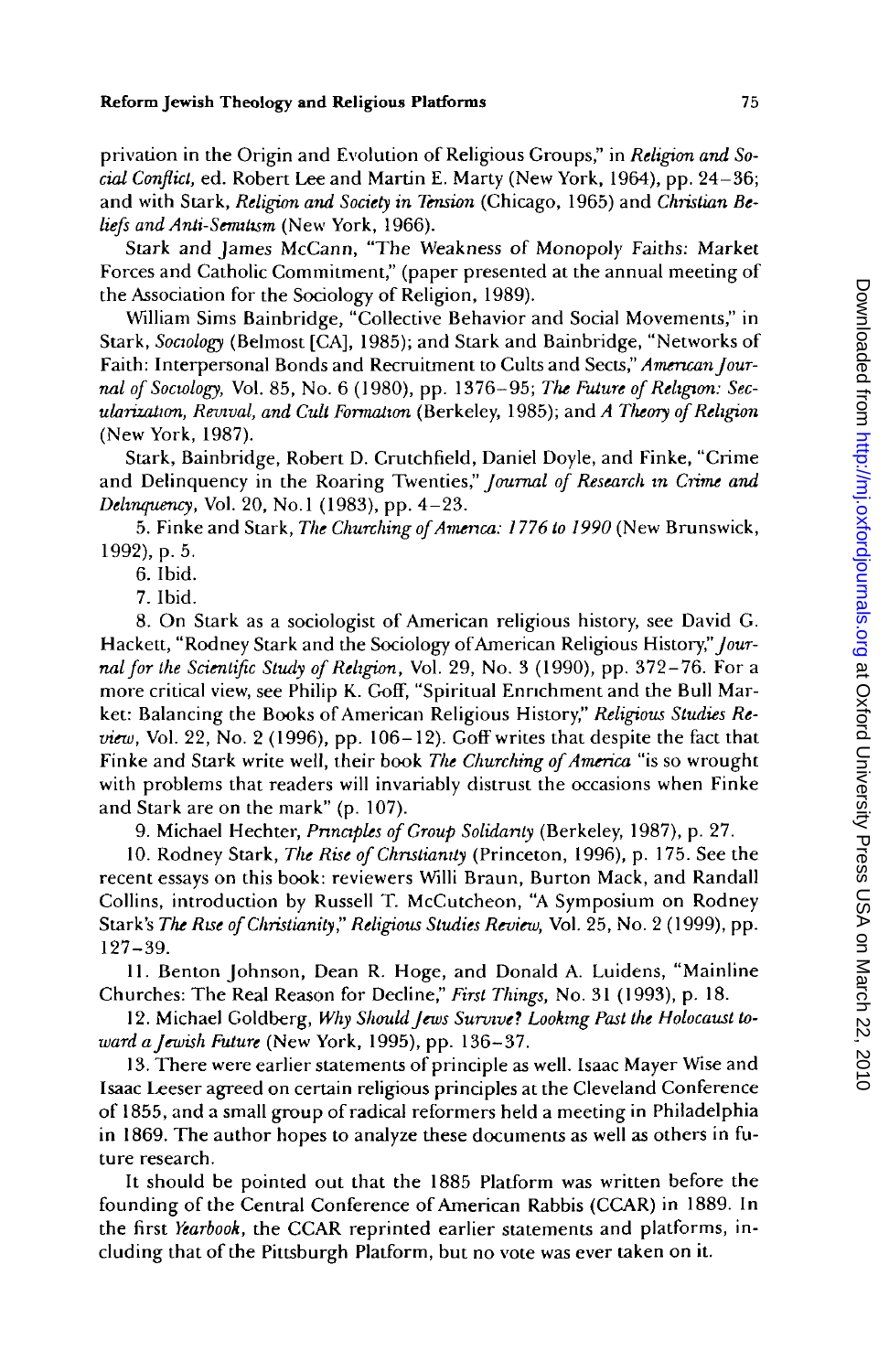14. Barry A. Kosmin, et al., *Highlights of tlie CJF 1990 National Jewish Population Survey* (New York, 1991). For an interesting collection of articles by sociologists drawing on the 1990 National Jewish Population Survey, see David M. Gordis and Dorit P. Gary, eds., *American Jewry: Portrait and Prognosis* (West Orange, 1997). Also see Sidney Goldstein, "Profile of American Jewry: Insights from the 1990 National Jewish Population Survey," *American Jewish Yearbook,* Vol. 92 (New York, 1992).

15. On the Pittsburgh Platform, see Walter Jacob, ed., *Tlie Changing World of Reform Judaism: The Pittsburgh Platform, in Retrospect* (Pittsburgh, 1985). Also see the review of this collection by Jonathan D. Sarna, "New Light on the Pittsburgh Platform of 1885," *American Jewish History,* Vol. 76, No. 3 (1987), pp. 358-68.

16. Kohler wrote a number of books, including his masterpiece *Jewish Theology, Systematically and Historically Considered* (New York, 1918). Many of his essays have been collected in *Hebrew Union College and Other Addresses* (Cincinnati, 1916); *Studies, Addresses, and Personal Papers* (New York, 1931); and *A Living Faith,* ed. Samuel S. Cohon (Cincinnati, 1948).

17. Kohler's lectures were published as *backwards or Forwards?* (New York, 1885).

18. David Kaufman, *Shid with a Pool: The "Synagogue-Center" in American Jewish History* (Hanover, 1999), p. 13.

19. Morris Selz, The American Jewish Archives, Manuscript Collection 56, 2/4.

20. Jacob Neusner, "When Reform Judaism Was Judaism," in Dana Evan Kaplan, ed., *Conflicting Visions: Contemporary Debates on American Reform Judaism* (New York, forthcoming).

21. Michael A, Meyer, *Response to Modernity: A History of the Reform Movement in Judaism,* (New York, 1988), p. 297. This book is the classic account of the Reform movement.

22. On Hebrew Union College, see Samuel E. Karff, ed., *Hebrew Union College*—*Jewish Institute of Religion at One Hundred Years* (Cincinnati, 1976).

23. Louis Binstock, "Dogma and Judaism," *CCAR Yearbook,* Vol. 35 (1935), p. 266.

24. Samuel Cohon's writings include *What We Jews Believe* (Cincinnati, 1931) and *Judaism*—*A Way of Life* (Cincinnati, 1948). For an overview of his views of the Reform movement, see his "Reform Judaism in America," *Judaism,* Vol. 3, No. 3 (1954), pp. 333-53. On his perspective on the theology of the Reform movement of the time and how he felt it should change, see his analysis of the Union Prayer Book, "The Theology of the UPB," *CCAR Yearbook,* Vol. 38 (1938), pp. 246-94. For an excellent overview of Cohon, see Meyer, "Samuel S. Cohon: Reformer of Reform Judaism," *Judaism,* Vol. 15, No. 3 (1966), pp. 319-28.

25. Cohon, "Report on the Guiding Principles of Reform Judaism," *CCAR Yearbook,* Vol. 36 (1936), p. 104.

26. Eugene B. Borowitz, *Reform Judaism Today,* Book One: *Reform in the Process ofCliange* (New York, 1983), p. xii.

27. Meyer, p. 369.

28. *Reform Judaism*—*A Centenary Perspective* (1976), printed in its entirety in Meyer, *Response to Modernity,* pp. 391-94. [The Perspective can also be found on the web page of the CCAR; www.ccarnet.org.]